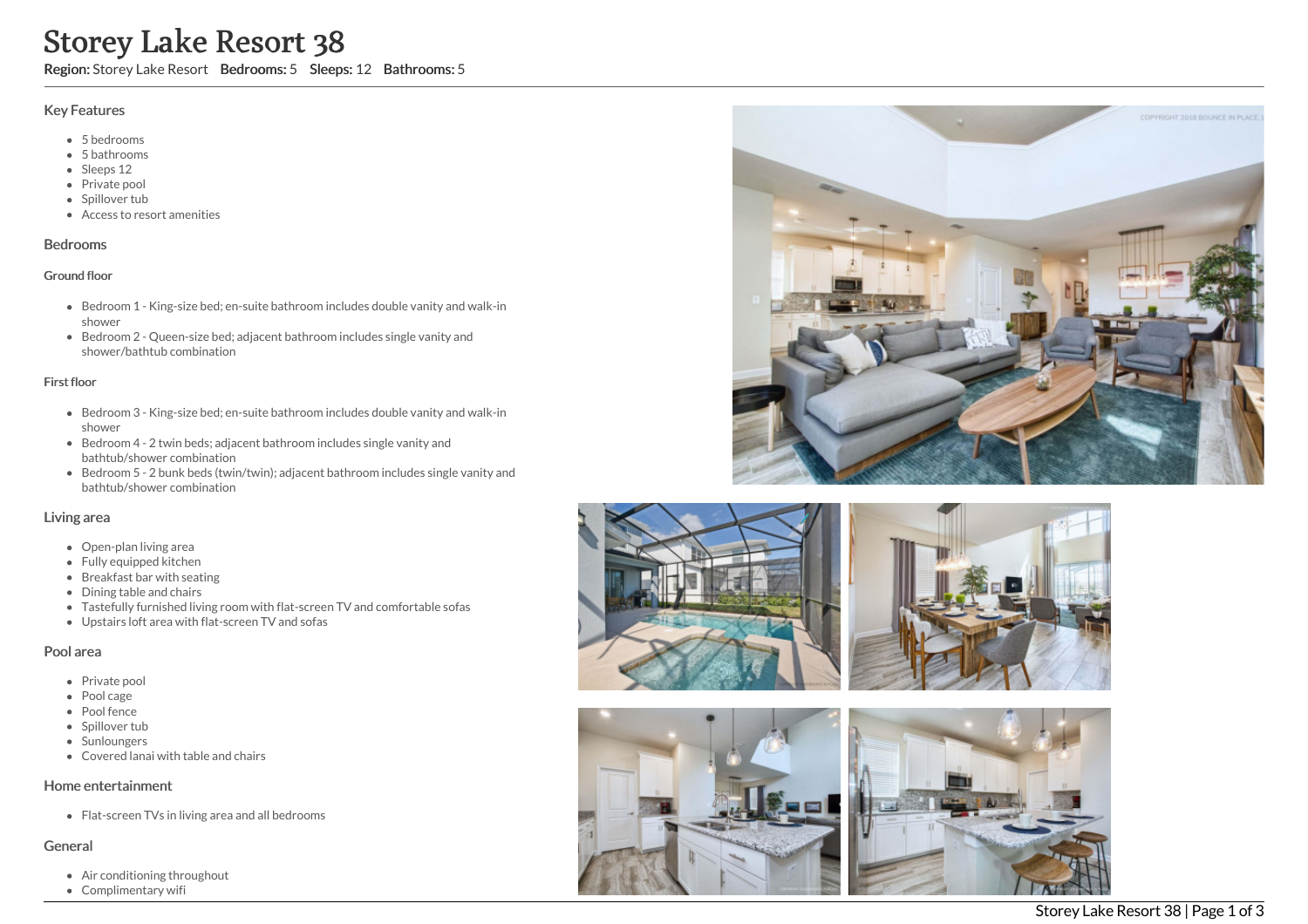- Bedding and towels included
- $\bullet$  Private parking

## Laundry room

- Washer and dryer
- $\bullet$  Iron and ironing board

## Children's equipment available for hire

- Crib
- Stroller
- $\bullet$  High chair
- Pack and play

# Resort facilities

Ideally located right off Osceola Parkway in Kissimmee and with easy access to Orlando $\tilde{A}$ ¢â,¬â, $\tilde{A}$ s major attractions, Storey Lake Resort offers 5 star amenities and lake views. Guests can enjoy full use of the clubhouse along with the communal resort style pool and lazy river. Additional facilities include a 9-hole mini golf course, sand volleyball courts, a fitness center and an internet cafe. Adults can enjoy a drink at the poolside Tiki Bar whilst kids will love the on-site ice cream shop. If you are a fan of watersports, there are kayaks available to use on the lakes. Being just 20 minutes from Orlando International Airport this resort is a fantastic choice for your next vacation.

# Places of interest

- Supermarket 1 mile
- Shopping mall 2 miles
- Disney World 5 miles
- Seaworld 7 miles
- Universal Studios 10 miles
- Legoland 37 miles
- Airport 17 miles
- Beaches 69 miles